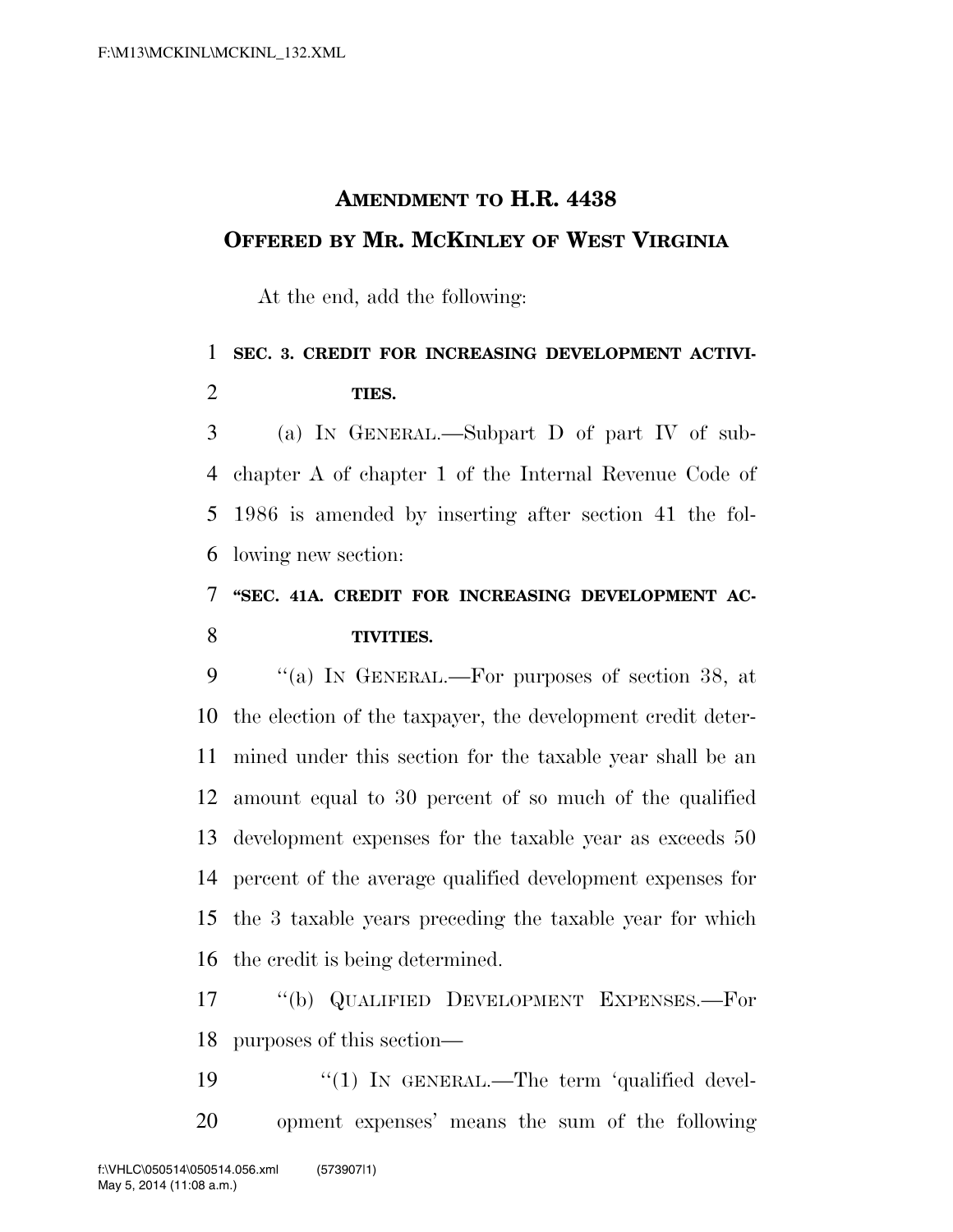amounts which are paid or incurred during the tax- able year in carrying on any trade or business of the taxpayer:

 ''(A) Any in-house development expenses. ''(B) Any contract development expenses.  $(2)$  IN-HOUSE DEVELOPMENT EXPENSES; CON- TRACT DEVELOPMENT EXPENSES.—The terms 'in- house development expenses' and 'contract develop- ment expenses' shall have the respective meaning given such terms in paragraphs (2) and (3) of sec- tion 41(b), except such paragraphs shall be applied by substituting 'qualified development' for 'qualified research'.

 ''(c) QUALIFIED DEVELOPMENT.—The term 'quali- fied development' means the systematic application of knowledge or understanding directed toward the produc- tion of useful material, devices, and systems or methods, including design, development, and improvement of proto- types and new processes to meet specific requirements. For purposes of the preceding sentence the rules of sub-21 paragraphs  $(A)$ ,  $(B)$ , and  $(C)$  of section  $41(d)(1)$  shall apply with respect to any development taken into account under this section.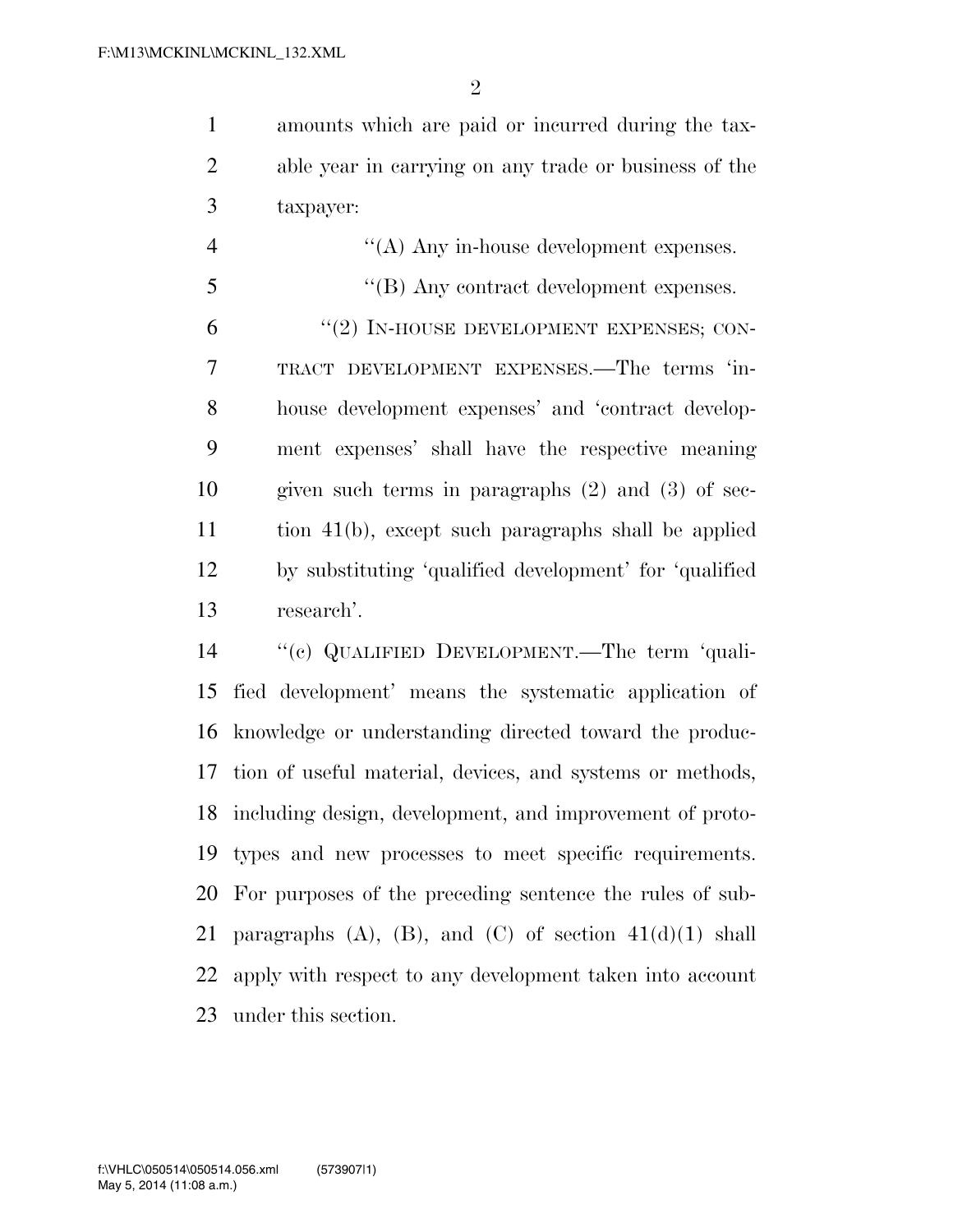''(d) SPECIAL RULE IN CASE OF NO QUALIFIED DE- VELOPMENT EXPENSES IN ANY OF 3 PRECEDING YEARS.—

4 "(1) TAXPAYERS TO WHICH THIS SUBPARA- GRAPH APPLIES.—The credit under this section shall be determined under this subsection if the taxpayer has no qualified development expenses in any one of the 3 taxable years preceding the taxable year for which the credit is being determined.

 ''(2) CREDIT RATE.—The credit determined under this subparagraph shall be equal to 12 per- cent of the qualified development expenses for the taxable year.

 ''(e) ELECTION.—An election under this section shall apply to the taxable year for which made and all suc- ceeding taxable years unless revoked with the consent of the Secretary.

 ''(f) OTHER SPECIAL RULES.—Rules similar to the 19 rules of subsections  $(d)(4)$ ,  $(f)$ , and  $(g)$  of section 41 shall apply for purposes of this section.

21 ""(g) TERMINATION.—This section shall not apply to taxable years beginning after December 31, 2018.''.

 (b) COORDINATION WITH SECTION 41.—Subsection (b) of section 41 of such Code is amended by adding at the end the following new paragraph: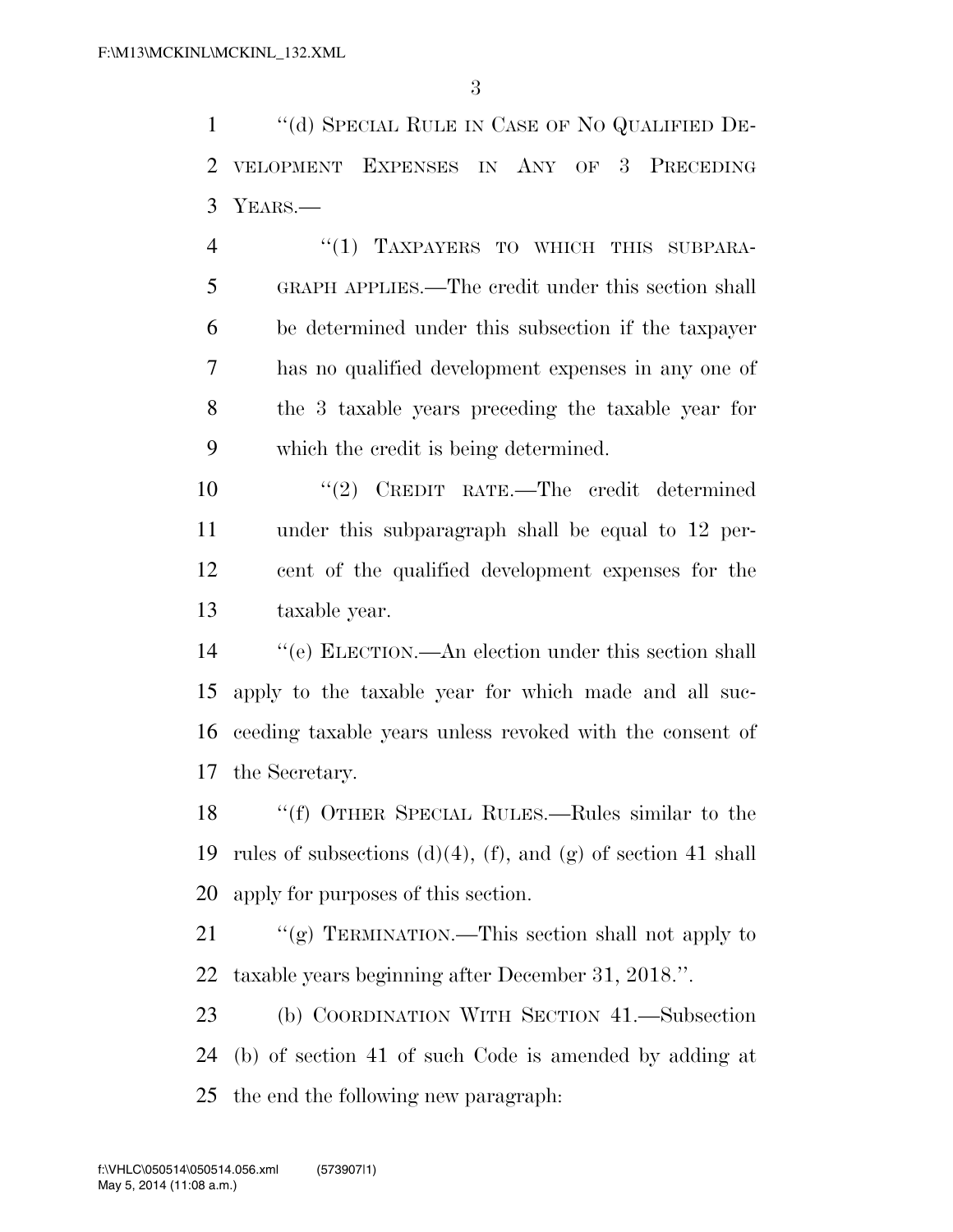1 "(5) COORDINATION WITH SECTION 41A. In the case of any taxable year for which an election is in effect under section 41A, for purposes of deter- mining the amount of qualified research expenses for such taxable year and the fixed-base percentage with respect to such taxable year, qualified research ex- penses shall not include any qualified development expenses (as defined in subsection (b) of such sec-tion).''.

 (c) COORDINATION WITH DEDUCTIONS.—Section 280C is amended by adding at the end the following new subsection:

 ''(j) CREDIT FOR INCREASING DEVELOPMENT AC-TIVITIES.—

15 "(1) IN GENERAL.—No deduction shall be al- lowed for that portion of the qualified development expenses (as defined in section 41A(b)) otherwise al- lowable as a deduction for the taxable year which is equal to the amount of the credit determined for 20 such taxable year under section  $41A(a)$ .

21 "(2) SIMILAR RULE WHERE TAXPAYER CAP-22 ITALIZES RATHER THAN DEDUCTS EXPENSES.—If—

23 ''(A) the amount of the credit determined 24 for the taxable year under section  $41A(a)$ , ex-ceeds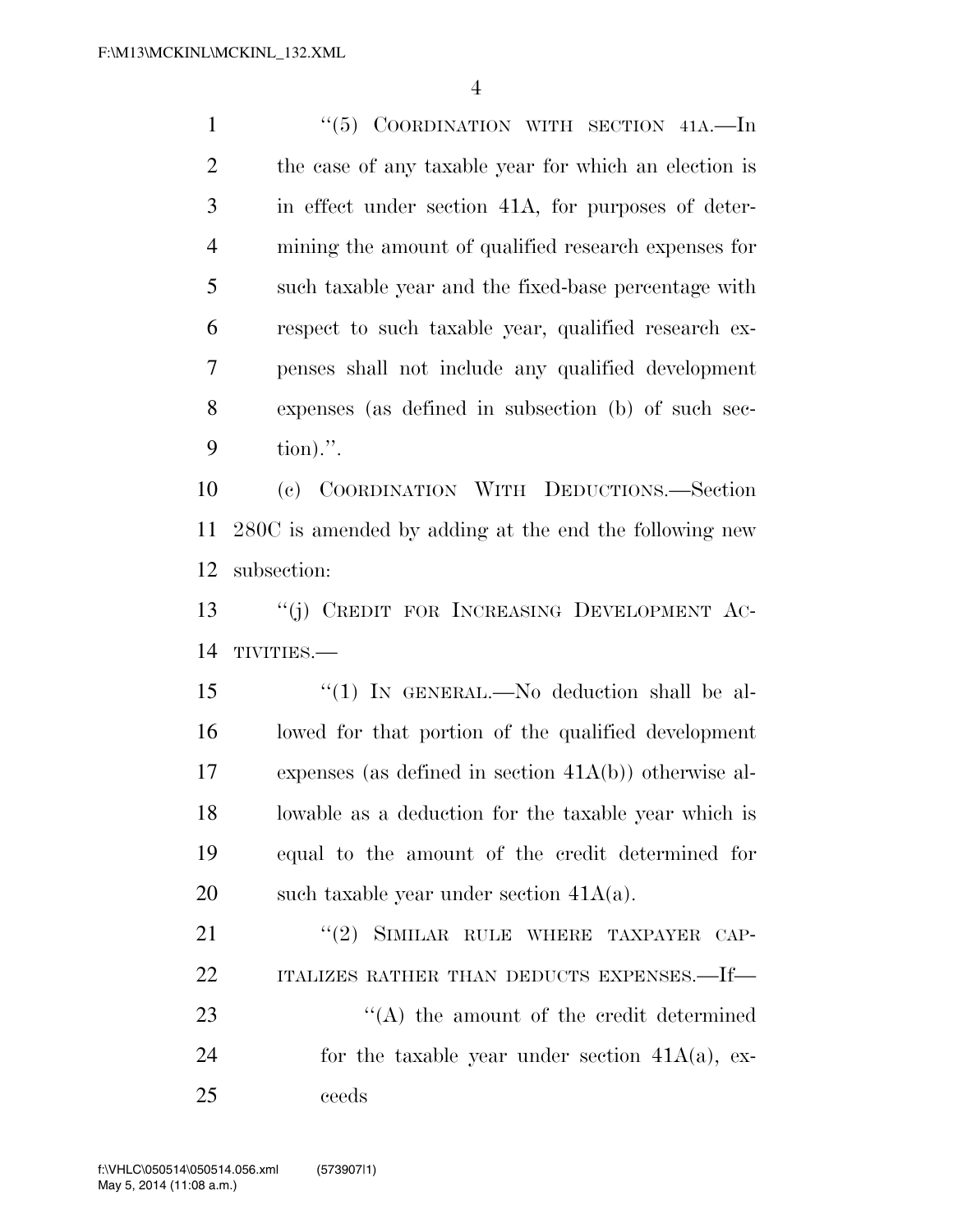| $\mathbf{1}$   | $\lq\lq$ the amount allowable as a deduction       |
|----------------|----------------------------------------------------|
| $\overline{2}$ | for such taxable year for qualified development    |
| 3              | expenses (determined without regard to para-       |
| $\overline{4}$ | graph(1),                                          |
| 5              | the amount chargeable to capital account for the   |
| 6              | taxable year for such expenses shall be reduced by |
| 7              | the amount of such excess.                         |
| 8              | $``(3)$ ELECTION OF REDUCED CREDIT.—               |
| 9              | "(A) IN GENERAL.—In the case of any                |
| 10             | taxable year for which an election is made         |
| 11             | under this paragraph—                              |
| 12             | "(i) paragraphs $(1)$ and $(2)$ shall not          |
| 13             | apply, and                                         |
| 14             | "(ii) the amount of the credit under               |
| 15             | section $41A(a)$ shall be the amount deter-        |
| 16             | mined under subparagraph (B).                      |
| 17             | "(B) AMOUNT OF REDUCED CREDIT.—The                 |
| 18             | amount of credit determined under this sub-        |
| 19             | paragraph for any taxable year shall be the        |
| 20             | amount equal to the excess of—                     |
| 21             | "(i) the amount of credit determined               |
| 22             | under section $41A(a)$ without regard to           |
| 23             | this paragraph, over                               |
| 24             | $\lq\lq$ (ii) the product of $\lq$                 |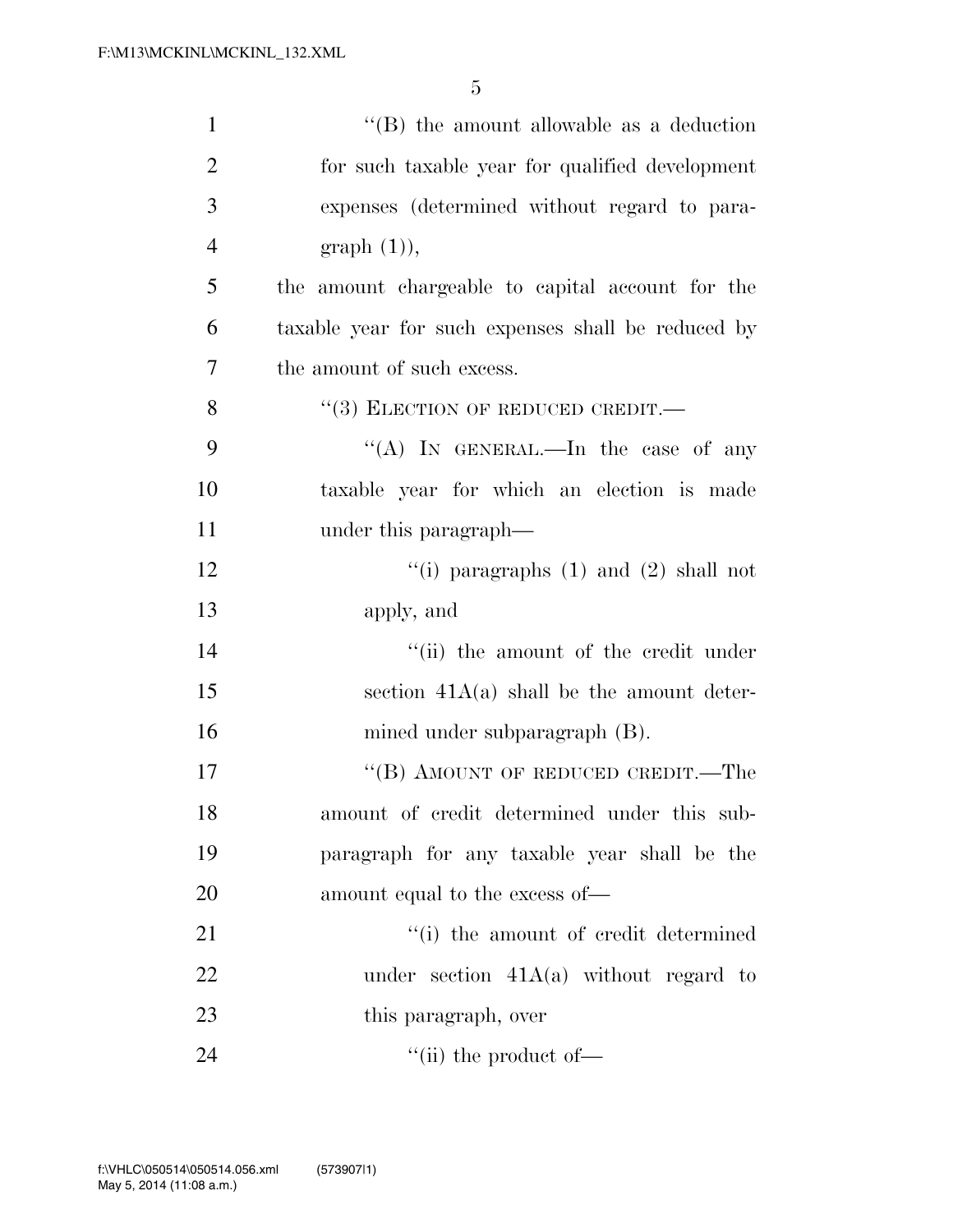| $\mathbf{1}$   | $\lq\lq$ (I) the amount described in                        |
|----------------|-------------------------------------------------------------|
| $\overline{2}$ | clause (i), and                                             |
| 3              | $\lq\lq$ (II) the maximum rate of tax                       |
| $\overline{4}$ | under section $11(b)(1)$ .                                  |
| 5              | "(C) ELECTION.—An election under this                       |
| 6              | paragraph for any taxable year shall be made                |
| $\tau$         | not later than the time for filing the return of            |
| 8              | tax for such year (including extensions), shall             |
| 9              | be made on such return, and shall be made in                |
| 10             | such manner as the Secretary may prescribe.                 |
| 11             | Such an election, once made, shall be irrev-                |
| 12             | ocable.                                                     |
| 13             | "(4) CONTROLLED GROUPS.—Paragraph $(3)$ of                  |
| 14             | subsection (b) shall apply for purposes of this sub-        |
| 15             | section.".                                                  |
| 16             | (d) PART OF GENERAL BUSINESS CREDIT.—Sub-                   |
| 17             | section (b) of section 38 of such Code is amended by strik- |
| 18             | ing "plus" at the end of paragraph (35), by striking the    |
| 19             | period at the end of paragraph (36) and inserting ", plus", |
| 20             | and by adding at the end the following new paragraph:       |
| 21             | $\cdot$ (37) the development credit determined under        |
| 22             | section 41A.".                                              |